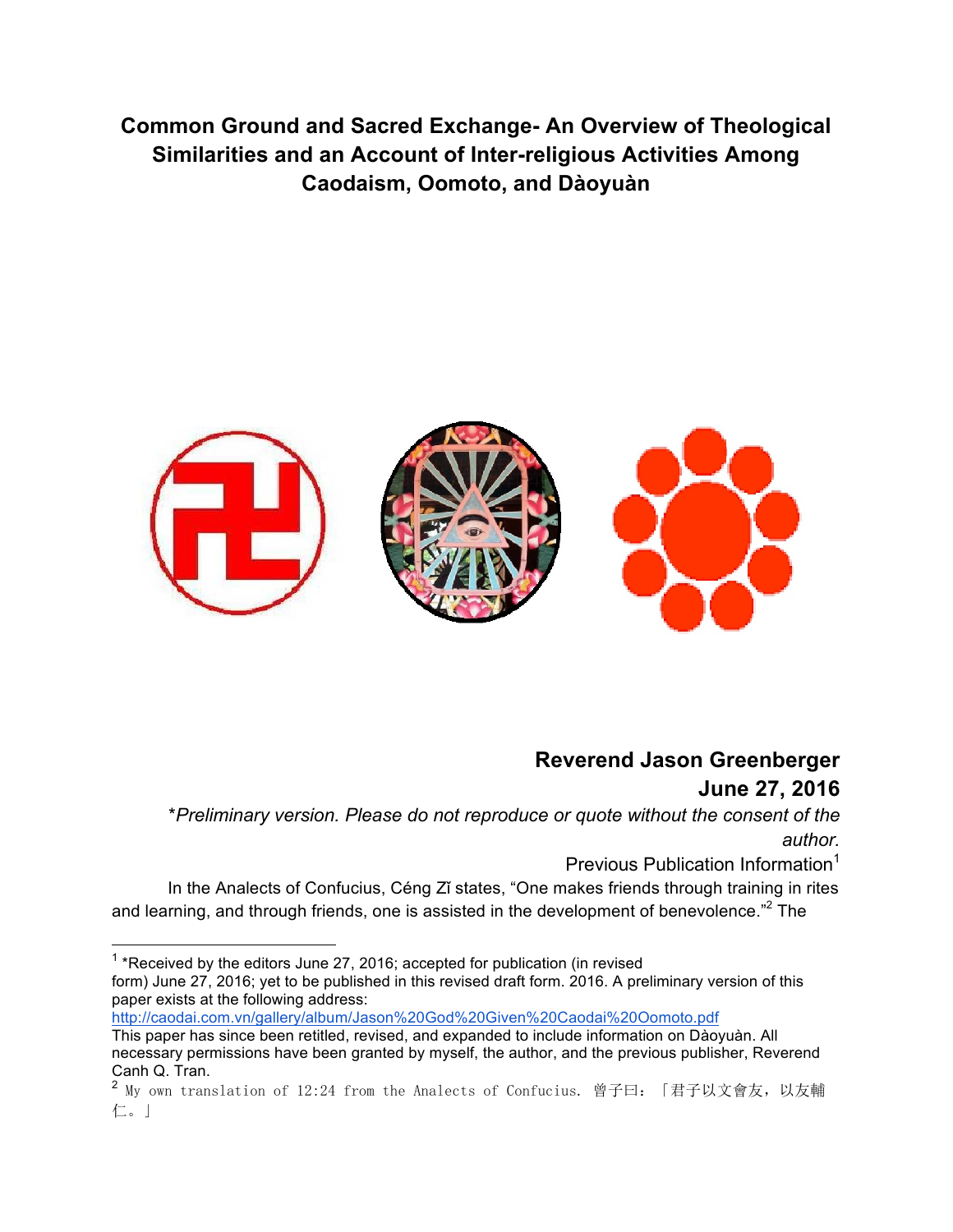friendship shared among the new Asian religions Caodaism (道高臺 Đạo Cao Đài), Dàoyuàn (道 院), and Oomoto (大本教 Ōmoto-kyō) certainly appears to epitomize this saying. Each religion has its unique set of rites and learning for devotees to train in, however, the prominent similarities between Caodaism, Dàoyuàn, and Oomoto provide ample ground for inter-religious exchange and cooperation. Each of these three religions is united by their usage of inclusive monotheism, revelation through spiritism, Yīn Yáng based dualistic monism, and religious syncretism. After discovering one another, in many cases quite early in their respective histories, inter-religious activities have been held frequently. Caodaism and Oomoto have made some brief details regarding of their meetings with each other<sup>3</sup> and their meetings with Dàoyuàn public, however, there has been little to no in-depth examination into this development among scholars of new Asian religions. After a brief historical and theological overview of these religions is provided, additional information including testimony gathered through interviews with representative attendees of these inter-religious meetings will be presented.

Throughout this essay, brief comparisons will be made among Caodaism, Dàoyuàn, and Oomoto. These three religions will be compared and contrasted in regards to their views on God, methods of revelation, and morality. To simplify the presentation of these rather vast topics, the confines of this essay will be such that exploration will be mostly be limited to a sampling of representative scripture via Caodaism's "The Collection of Divine Messages, Volumes One and Two (聖言合選 Thánh Ngôn Hiệp Tuyển)" and Oomoto's "Divine Signposts ( 道の栞 Michi no Shiori)." Although some Dàoyuàn scripture can indeed be found, if one knows where to look for it, in practice, Dàoyuàn do not make their scriptures available to those who have not received initiation. In honoring their desire for this level of discretion, information regarding Dàoyuàn's conceptions of God, methods of revelation, and morality will be taken instead from their official website, Home-one.org.tw. Other sources will be utilized for support where needed. This essay will not only explore the similarities among Caodaism, Dàoyuàn, and Oomoto but also note differences. Naturally, the investigation of such differences is not meant to disrupt interreligious harmony. Instead these differences can serve as topics which promote intriguing new avenues for further interreligious theological inquiry.

## **The Founding of Oomoto**

The foundress of Oomoto was Deguchi Nao (出口なお), a native of Ayabe, Kyōto. In 1892, at the age of fifty-five, the foundress came under her first possession when the God Ushitora no Konjin (艮の金神) ordered her to act as His scribe via automatic writing which she was able to do despite being illiterate. Through divine guidance, a man named "Ueda Kisaburō ( 上田喜三郎)" was led to the foundress in 1989 in order to join her newly founded religion,

 $3$  An up-to-date timeline of these meetings can be viewed at the following webite: http://caodai.com.vn/en/news-detail/history-of-exchange-between-caodai-and-oomoto.html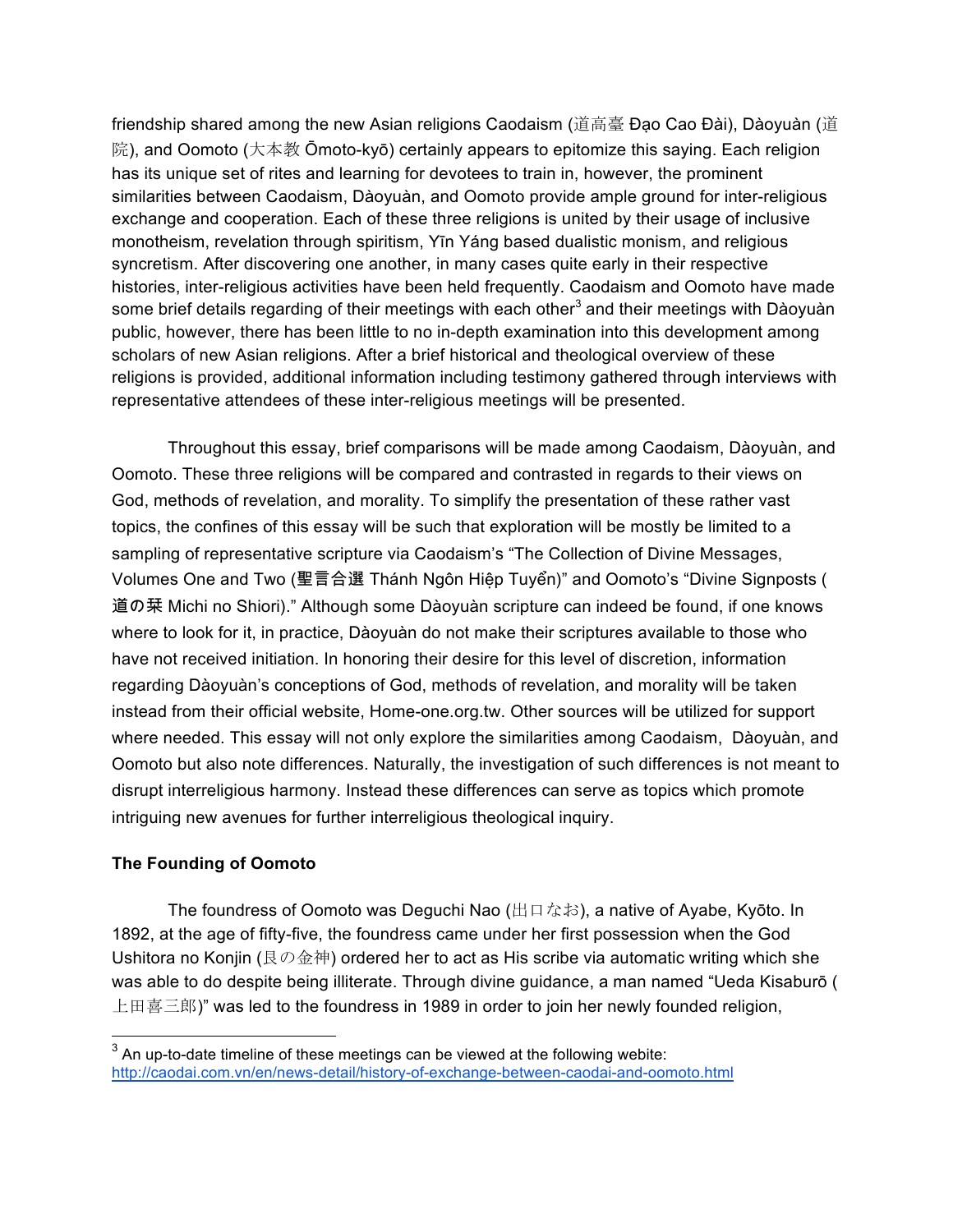Oomoto. A year later, he married into Deguchi Nao's family by marrying her youngest daughter and Second Generation Lineage Master, Deguchi Sumiko (出口すみこ). As Oomoto follows a matriarchal priestesshood, Ueda Kisaburō changed his name to Dequchi Onisaburō (出口 王仁 三郎) to enter into the Deguchi familyline. Deguchi Nao has the special designation of Foundress (開祖 Kaiso) whereas Deguchi Onisaburō is given the title of Seishi (聖師), Sagacious Master.<sup>4</sup> Others in familyline have titles as follows, the women are called "Kyōshu (教 主)," Lineage Masters, whereas their husbands are called "Kyōshu Ho (教主補)," Assistant Lineage Masters and additionally change their family names to Deguchi upon marriage. Although Foundress Deguchi Nao was more prolific as an automatic writer, Deguchi Onisaburō's "Divine Signposts" appears to be one the most celebrated pieces of literature among Oomoto's various collections of auto writings. Oddly, thus far, Oomoto has only produced English translations of the works written or auto-written by male leaders. Other than "Divine Signposts," the only other Deguchi family work that has been translated into English is "In Search of Meaning (生きがいの探求)" by Third Generation Assistant Lineage Master Deguchi Hidemaru (出口日出麿三代教主補). An English language biography on Foundress Deguchi Nao is available though.

### **The Founding of Dàoyuàn**

The early 1900s were a time when in China wherein "spiritualism (靈學 língxué)" enjoyed a surge in popularity. This religious cultural phenomenon occurred amid an atmosphere of already high religious enthusiasm otherwise demonstrated through revival movements and reform movements in Buddhism, Daoism, and Christianity. When Dàoyuàn emerged around 1916, it vibrantly combined all of these elements into a religion which relied on spiritualist automatic writing (扶乩 fújī) and the synthesizing of the five teachings (五教 wǔ jiào)- the religions of Daoism, Buddhism, Confucianism, Christianity, and Islam. The earliest activities of Dàoyuàn occurred in Shandong, China when magistrate Wú Fúsēn (吳福森) met with Garrison captain Liú Shàojī (劉紹基). They gathered together a small group of likeminded individuals to utilize automatic writing as a means of seeking counsel from various buddhas, immortals, and holy figures. During these counsels before the altar (壇訓 tán xùn), the group received messages from a multitude of figures, however, one deity in particular emerged as especially significant and later revealed Himself as God.<sup>5</sup>

#### **The Founding of Caodaism**

In the mid 1920s, a group of Vietnamese spiritists in Saigon likewise realized that they were receiving messages from God. On November 18th 1926, Caodaism marked their official

 $4$  Onisaburō, Deguchi and Charles Rowe. "Divine Signposts- The Birth of Oomoto." Divine Signposts. January 1, 1985. Accessed June 20, 2016. http://www.oomoto.jp/enSignpost/.

 $<sup>5</sup>$  P.117-118 Brown, Rajeswary Ampalavanar, Justin Pierce, and Oliver Walton. Charities in the Non-</sup> Western World: The Development and Regulation of Indigenous and Islamic Charities. (New York: Routledge 2013), 117-118.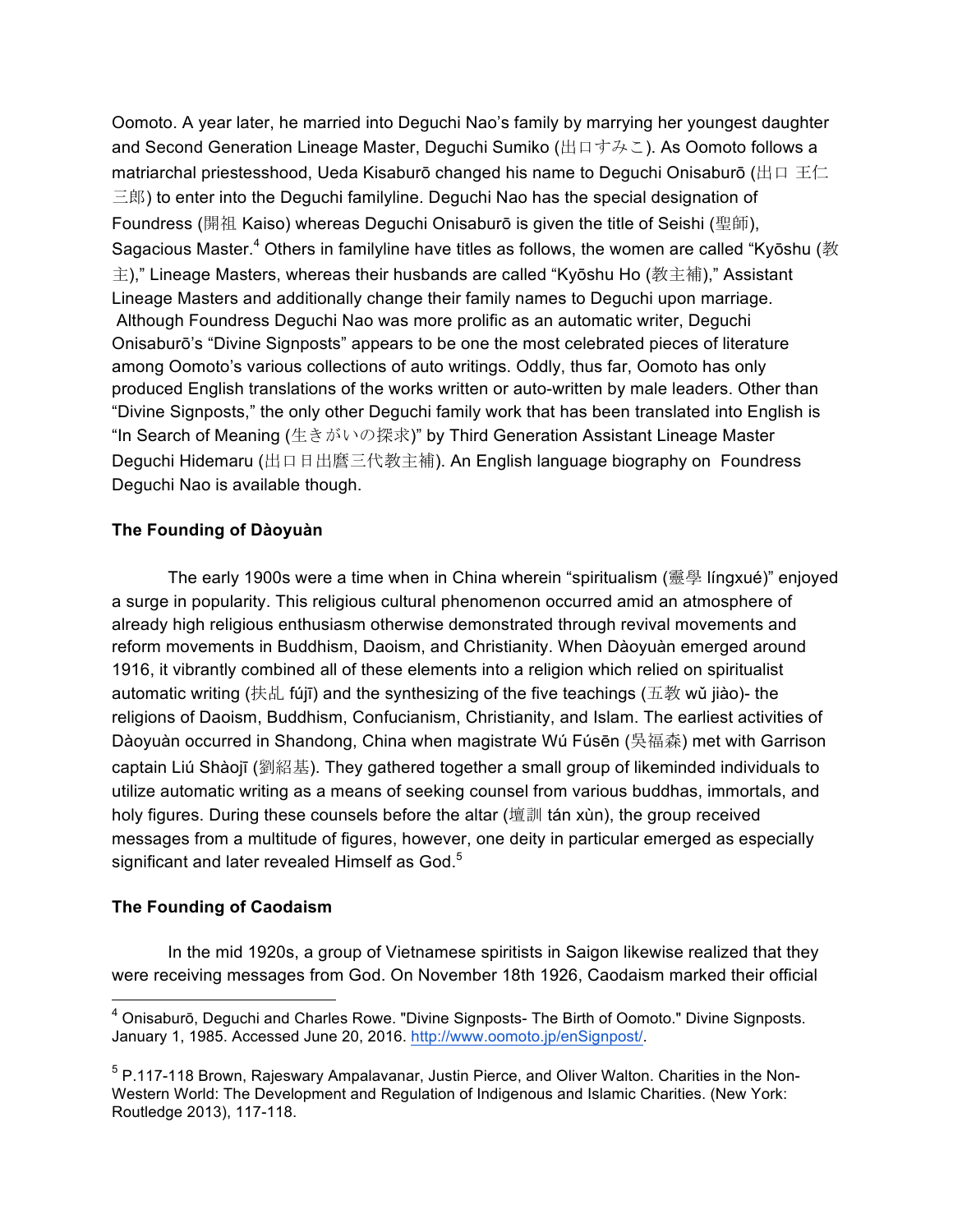founding with an impressively well-attended ceremony of some fifty thousand participants. There was, in fact, so much interest in the young and rapidly growing religion that it quickly met with resistance from status-quo maintaining Buddhists, Catholics, and French Officials. By 1930, Caodaism likely had a surplus of half a million adherents, and later on would gain several million.<sup>6</sup> Early leadership came from individuals such as Lê Văn Trung (黎文忠) the first Pope ( 教宗 Giáo Tông) of Caodaism and also Phạm Công Tắc (范功則) the first Protector of Laws and Justice (護法 Hộ Pháp) who later ascended to become the second Pope. After receiving detailed spirit messages, Caodaism built their main headquarters, the Holy See, in Tây Ninh and a thousand plus temples were likewise built throughout Vietnam.<sup>7</sup>

#### **God**

In Dàoyuàn, God revealed Himself progressively. First, He simply identified as the Highest Immortal or the Highest Perfected One (尚仙 / 尚真人 shàng xiān / shàng zhēnrén).<sup>8</sup> Later on though, the deity came to be understood as the one and only God (獨一無二之神 dúyī wú'èr zhī shén) and announced that His full title was "Zhìshèng Xiāntiān Lǎozǔ (至聖先天老祖)," "Consummate in Holiness - The Primordial Progenitor of Prior Heaven."<sup>9</sup> On Dàoyuàn's official website, Home-one.org.tw, this holy name is explained character by character as follows:

"Zhì" is a word which means that which is incapable of further increase and that to which there is none higher. "Zhì" also means the highest summit and that which is unsurpassable in height.

"Shèng" is that which is great, transformative, and dignified beyond compare. "Shèng" means "sage" in the sense used by Mencius in the chapter "Jìnxīn" where he remarked, "Sages are those who are great and transformative."

"Xiān" means the earliest to which there was no before, nor any beginning, nor any form.

"Tiān" means natural phenomena and is also used in short to refer to nature itself. Just as it is written in the Dàodé Jīng, "Humanity models itself after the earth, earth models itself after heaven, heaven models itself after the Dao, and the Dao models itself after nature."

"Lǎo" means "elder" in the sense that Mencius used the character in the chapter "Lílóu" wherein a verse reads, "the great elder under heaven."<sup>10</sup> "Lǎo" is like the father of all varieties of

 $6$  Hoskins, Janet and Deepak Shimkada. "From Kuan Yin to Joan of Arc: Female Divinities in the Caodai Pantheon." In The Constant and Changing Faces of the Goddess in Asia, 80-99. (Cambridge: Cambridge Scholars Press 2008), 84.

 $<sup>7</sup>$  Ibid</sup>

<sup>8</sup> Brown, Rajeswary Ampalavanar, Justin Pierce, and Oliver Walton. Charities in the Non-Western World: The Development and Regulation of Indigenous and Islamic Charities. (New York: Routledge 2013), 117.<br><sup>9</sup> 道慈研究: 至聖 先天老祖 聖號淺釋 2010. Accessed May/31/2016. http://www.home-先天老祖 聖號淺釋 2010. Accessed May/31/2016. http://www.homeone.org.tw/ShowGoods.asp?category\_id=74&parent\_id=61.

 $^{10}$  To reflect the Dàoyuàn usage I translated "大老" as "great elder" in the singular form because they are using it to reference their monotheistic God, Zhìshèng Xiāntiān Lǎozǔ, however, in Mencius this should be translated in the plural form as "The great elders under heaven" because in Mencius, Chapter "Lílóu ( 離婁) verse 13, " reads "These two elders are the (among) great elders under heaven (二老者,天下之大 老也)." The two figures beings referenced are Bóyí (伯夷) and Tàigōng (太公).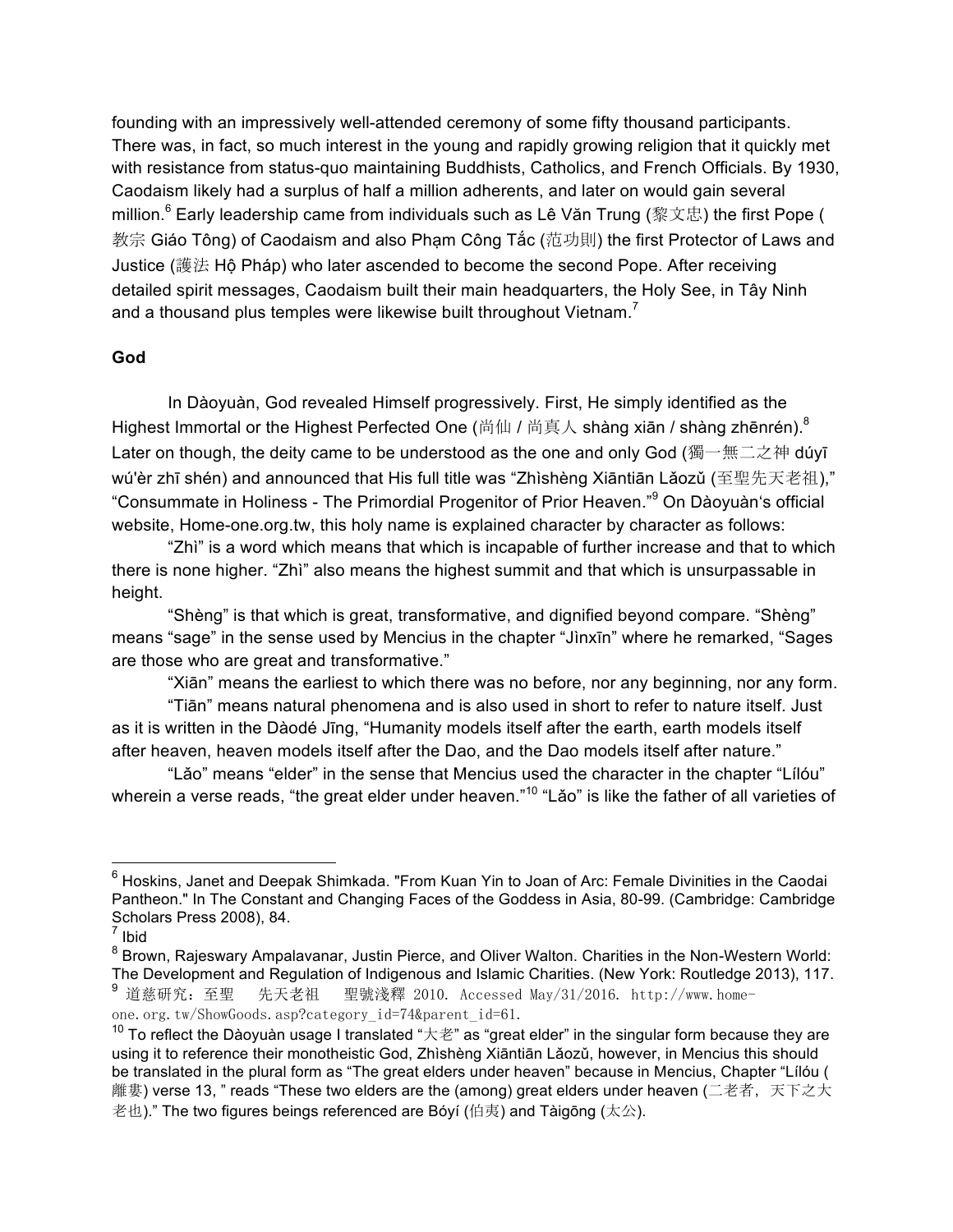existing phenomena throughout heaven and earth. In other words, heaven, earth, humanity, the universe, and all myriad phenomena were born from the qì-womb of (Zhìshèng Xiāntiān) Lǎozǔ.

In the oldest Chinese dictionary, "Ěr Yǎ," the character "Zǔ" is believed to mean "beginning," and this sense of "beginning" is found in the first chapter of the "Dàodé Jīng" wherein it is written, "Nameless, it is the beginning of heaven and earth." This means that "Zǔ" is the beginning progenitor from which heaven and earth, humanity, and all myriad phenomena transformed and emerged.<sup>11</sup>

In Caodaism, God identifies Himself in two ways, as "The Jade Emperor (玉皇上帝 Ngọc Hoàng Thượng Đế)" and as "The Immortal Bodhisattva Mahāsattva Cao Dai (高臺仙翁大菩薩摩 訶薩 Cao Đài Tiên Ông Đại Bồ Tát Ma Ha Tát)." These names are used in conjunction and separately throughout Caodaism's "Collection of Divine Messages." The usage of Jade Emperor connects Caodaism to Daoist theology, whereas "The Immortal Bodhisattva Mahāsattva Cao Dai" is a name for God unique to Caodaism which blends Daoist, Buddhist, and Caodaist terminology.

Oomoto is somewhat more complicated in this regard as God identifies Himself as various kami, but all of these kami are taken as a single God. The names of these kami link them to pre-Oomoto Shinto deities and also determine God or Goddess in accordance with the kami's gender. In brief, the main kami in Oomoto are Ushitora no Konjin (艮の金神), Kunikotachi (国之常立神), Amenominakanushi (天御中主), and Toyokumonu (豊雲野). Oomoto devotees often address their prayers to "Ōmotosumeōmikami (大天主太神)" which functions as a pragmatic catch-all since it can refer to all kami collectively or to God.<sup>12</sup>

During the Caodaist séance which took place on Christmas 1925, "The Collection of Divine Messages" records God introducing Himself through the following verse: "I have reigned supreme for millennia. Those who improve themselves spiritually will receive blessings. The miraculous way has been taught and followed throughout the world for millennia." The Oomoto perspective can be seen in Chapter two, verse eighty-five of "Divine Signposts" wherein Deguchi Onisaburō writes the following concerning God: "The God who created everything in the universe is one only: He is called the GOD AMENOMINAKANUSHI."

#### **The Goddess Aspect**

「祖」在爾雅一書中認為是「始」的意思,而這個始也就是道德經第一章「無名,天地之始」的「始」, 意思是說,天地、人類、萬物,都是從這個「祖」開始生生化化出來的。 http://www.home-one.org.tw/GoodsDescr.asp?category\_id=73&parent\_id=61&prod\_id=ZIE001

 <sup>11</sup> 「至」者,無以復加、至高無上之辭。「至」也是最高的頂端,不能再往上的意思。

<sup>「</sup>聖」者,大而化之、尊嚴無比之謂。「聖」也是孟子盡心章所說「大而化之之謂聖」的「聖」的意思。 「先」者,最早、無前、無始、無相之意。

<sup>「</sup>天」者,自然之象,也是對大自然的簡稱,如道德經中說:「人法地,地法天,天法道,道法自然。」 「老」者,就是孟子離婁篇中所說「天下之大老」,猶言天地萬有一切種種之父。也就是說,天地間人類 、宇宙、萬物,都是從 老祖炁胞中所生化出來的。

 $12$  Onisaburō, Deguchi and Charles Rowe. "The International Edition of Divine Signposts." (Part 3 "Oomoto's concept of divinity," Part 4 "About the God Ushitora" & Part 5 "About the Spirit of Mizu") Divine Signposts. January 1, 1985. Accessed June 20, 2016. http://www.oomoto.jp/enSignpost/.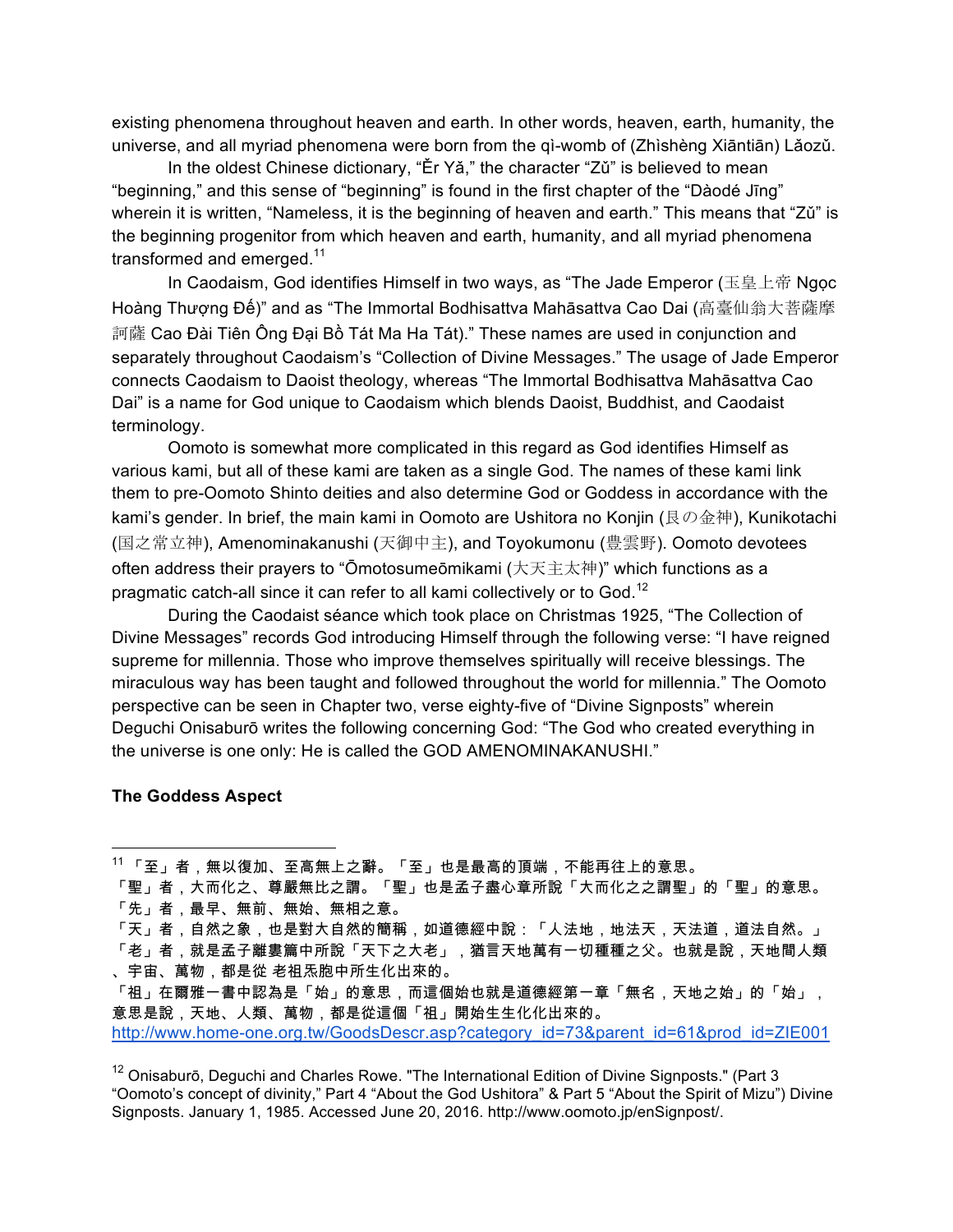Caodaism includes Goddess worship which makes use of characteristics from Vietnam's indigenous goddess worship of Đạo Mẫu (道母) which is thought to predate contact with neighboring foreign religions.<sup>13</sup> Also an influence is Daoism's "Queen Mother of the West (西王 母 Tây Vương Mẫu)" who is considered to be identical to Caodaism's Goddess.<sup>14</sup> In Caodaism, the Goddess is given two rather pretty and poetic names, "Diêu Trì Kim Mẫu (瑤池金母)" and "Phật Mẫu Diêu Trì (佛母瑤池);" meaning "Golden Mother of the Pond of Jade" and "The Jade Pond Buddha-Mother" respectively. Diêu Trì Kim Mẫu plays many important roles in Caodaism such as Her role as Creatrix of all material things. Everything exists within Her form because She is the manifestation of Yin.<sup>15</sup>

Oomoto likewise features elements of Goddess devotion. In Oomoto, God and all wholesome gods/kami who are involved in the divine plan are engendered either by the masculine Yang spirit, "Izu no Mitama (厳霊)" or the feminine Yin Spirit "Mizu no Mitama (瑞霊)." For instance, God Kunikotachi would of course have this Izu quality whereas God(dess) Toyokumono would instead exhibit the Mizu quality.<sup>16</sup> Although Shinto in origin, Izu and Mizu follow Daoist Yin-Yang logic quite closely as Daoist theory influenced even the earliest of Shinto scriptures such as the "Kojiki (古事記 )." For instance, Izu is associated with sky and fire whereas Mizu is associated with earth and water.<sup>17</sup>

In Dàoyuàn, Goddess devotion, at least from the materials which Dàoyuàn makes public, seems perhaps non-existent, or at the very least, considerably less pronounced. God is spoken of in almost exclusively masculine terms with the notable exception occuring when God, as Creator, is referred to as "Father," but "heaven, earth, humanity, the universe, and all myriad phenomena" are born through His "qì-womb (炁胞 qì bāo)." Though it is worth noting that there is a frequently used convention within Daoist alchemy wherein both men and women aim to cultivate and store internal energy and this process is often described using pregnancy and birth as a metaphorical analogy.

#### **Extended Pantheon**

Caodaism's extended pantheon receives a great deal of attention from western observers. Some appraisals have applauded the multi-racial, transhistoric, and diplomatically

<sup>&</sup>lt;sup>13</sup> Hoskins, Janet and Deepak Shimkada. "From Kuan Yin to Joan of Arc: Female Divinities in the Caodai Pantheon." In The Constant and Changing Faces of the Goddess in Asia. (Cambridge: Cambridge Scholars Press 2008), 87.

<sup>&</sup>lt;sup>14</sup> Ninh, Thien-Huong T. "The Caodai Mother Goddess in a Globalizing World: Mediation Between Religious Universalism and Homeland Orientation among Vietnamese Caodaists in the United States." (Asian Anthropology 12, no. 1 2013), 63.

<sup>&</sup>lt;sup>15</sup> Hồng, Đặng Bùi, and Đắc Bùi Hùm. Guide to Caodai Spiritual Celebrations. (Chan Tam Publisher 2006), 5.

<sup>&</sup>lt;sup>16</sup> Onisaburō, Dequchi and Charles Rowe. "The International Edition of Divine Signposts." (Part 5 "About the Spirit of Mizu") Divine Signposts. January 1, 1985. Accessed June 20, 2016. http://www.oomoto.jp/enSignpost/.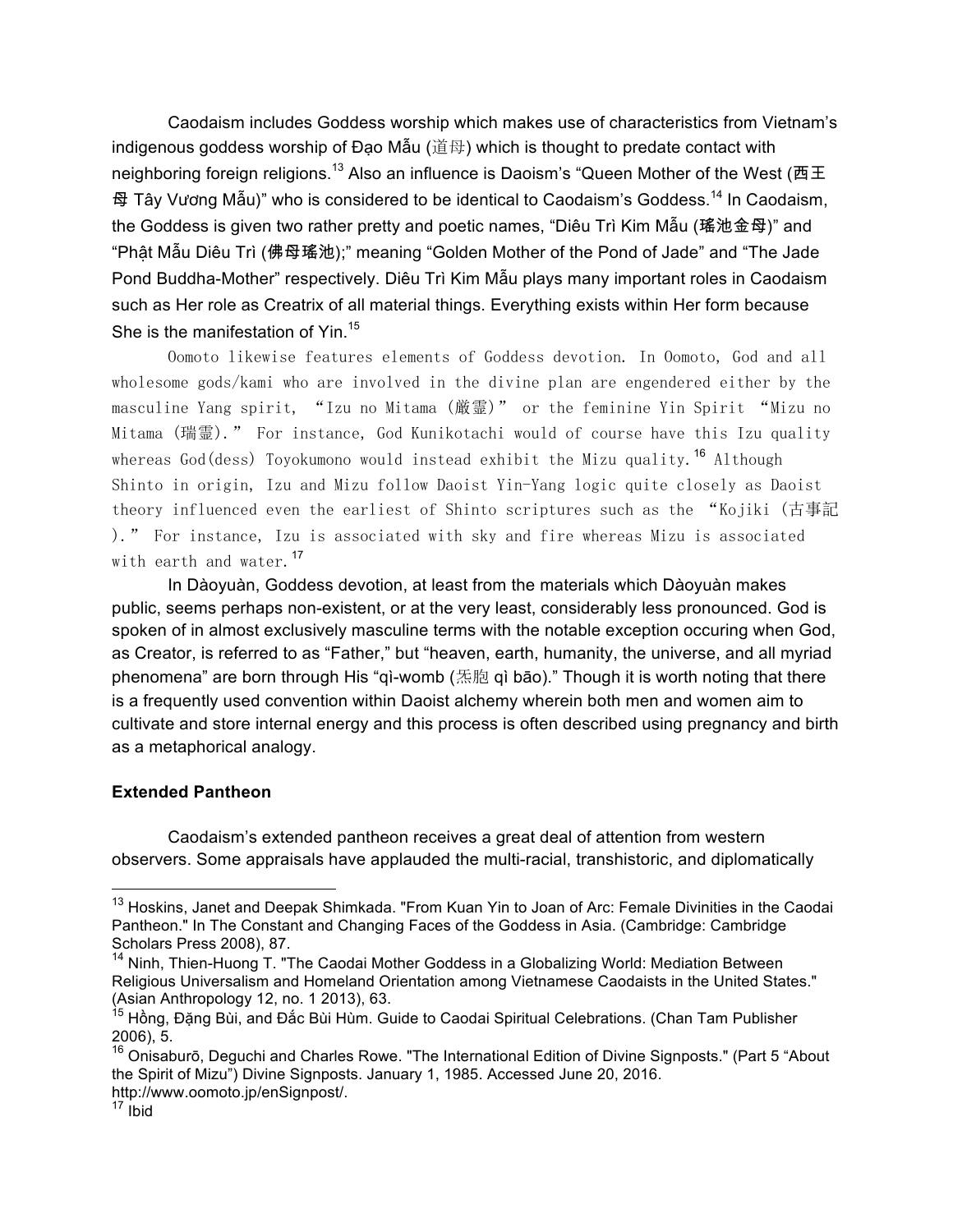diverse pantheon as progressive and creative, but others have been rather scathingly critical. One such critique came from Graham Greene, the author of "The Quiet American," who infamously derided Caodaism as "...a prophecy of planchette" and also quipped "Christ and Buddha looking down from the roof of a Cathedral on a Walt Disney fantasia of the East."<sup>18</sup> Oomoto's collection of auto writings contain references to many Shinto kami and some Buddhist deities who are appropriated as kami. In Oomoto's English literature, some of the lower wholesome kami are referred to as "angels." The original Japanese term is somewhat nuanced in this regard as the written two character-compound appears as "angel (天使(かみがみ))" but the compound is given the special reading "kamigami" which would more commonly be written as "神々" meaning "the multitudes of kami." Oomoto also is known to hold other religious thought in high regard and frequently participates in inter-religious activities. One of the most iconic images from Oomoto's early history of inter-religious activities is an Oomoto painting titled "The Family of Religions" which debuted at the religious exhibition of 1930. The painting depicts religious leaders from around the world sitting at a table atop which is a map of the world. Above these figures are spirit images of great figures such as Confucius, Buddha, Jesus, Socrates, various Shinto kami, and other religious founders, deities, and figures.<sup>19</sup>

Although it is somewhat more difficult to determine as a non-initiated outsider, it appears that Dàoyuàn, like other offshoots of Xiāntiān Dào (先天道 "The Way of Former Heaven"), devotionally esteems the founders or representative of the five great religions which are designated as Lǎozǐ, Śākyamuni Buddha, Confucius, Jesus, and Muhammad. In a spiritist message Dàoyuàn received from Lǎozǔ on 7/22/2013, it was recorded prior to the main teaching that many beings from the spirit realm were in attendance. In this spiritist message there is a line in the opening which reads, "The founders of the five great religions are leading all of the saints, deities, virtuous ones, and buddhas to offer prostrations."<sup>20</sup> This verse almost certainly refers to the aforementioned five figures.

In a more general statement regarding the five great religions, Dàoyuàn's website homeone.org appeals to readers with the following prompt and contemplation:

> Why is it said that the Five Teachings share the same origin? "Buddhism" advocates "compassion" "Daoism" advocates "effortlessness" "Confucianism" advocates "loyalty and forgiveness" "Christianity" advocates "universal love" "Islam" advocates "purity"<sup>21</sup>

<sup>&</sup>lt;sup>18</sup> Lam, Andrew. "Cao Dai Integrates World Religion, Expands to California." News America Media. September 6, 2009. Accessed June 20, 2016. 2-3.

<sup>19</sup> Kerr, Alex, ed. *Bankyo Dokon- Seventy Years of Inter-Religious Activity at Oomoto*. Kameoka-shi, Kyoto-fu: (Oomoto Foundation, 1997,) 8-9.

<sup>20</sup> The line appears as follows in the original Chinese: 五教教主率所屬聖神賢佛叩幕中。

<sup>21</sup> 五教同源,為什麼?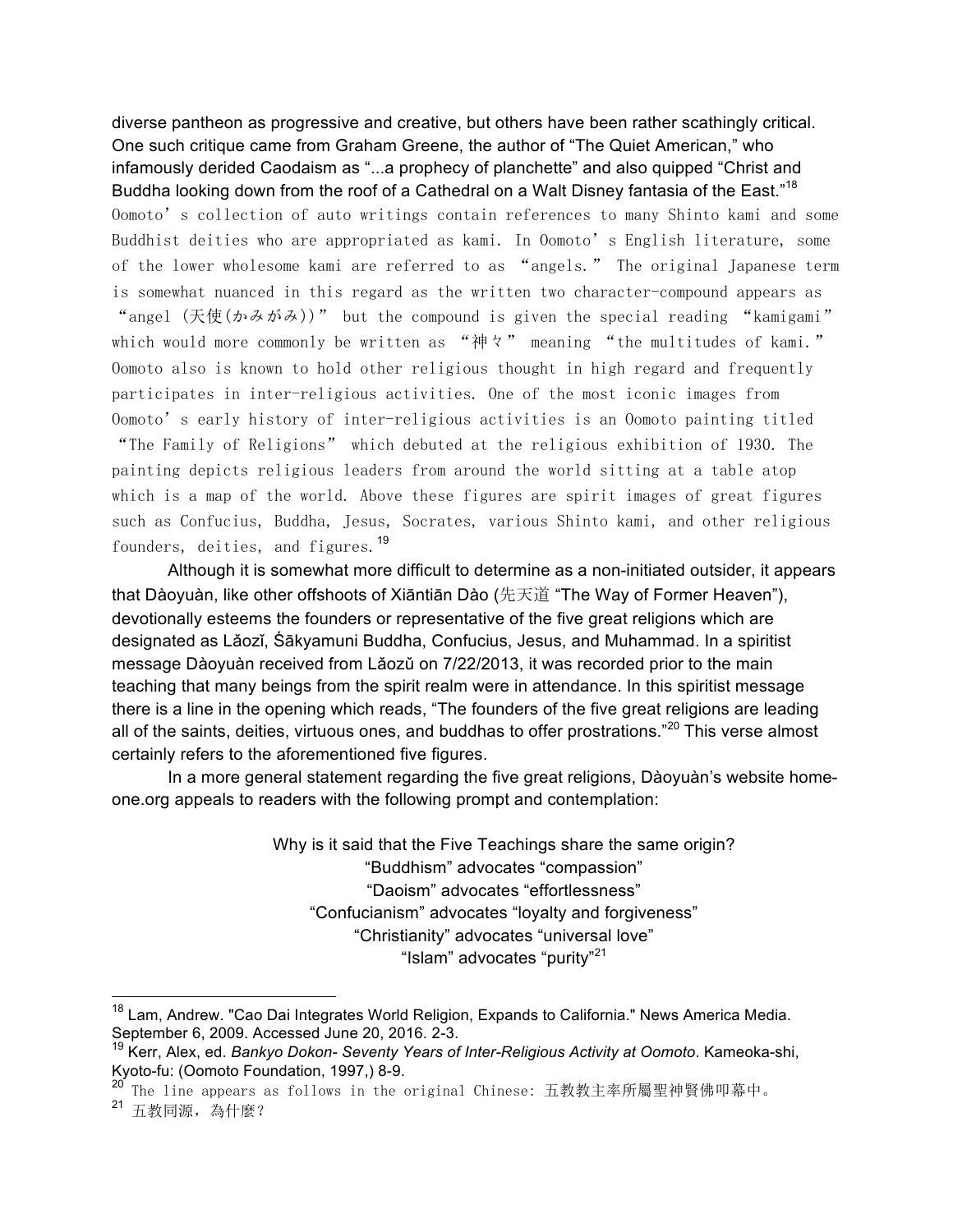#### **Items for Further Interreligious Theological Inquiry:**

The extended pantheon in Caodaism contains not only a God, Goddess, various buddhas, bodhisattvas, and immortals, but also contains famous historical figures who predated the founding of Caodaism. In addition to God, Dàoyuàn likewise references various buddhas, bodhisattvas, immortals, and other religious figures. The Oomoto pantheon is mostly concerned with only Japanese Kami, and perhaps a divine status of sorts is also given to lineage holders in the Deguchi family as they are protected by kami and can also be possessed by kami to deliver divine revelations. That being said, all three groups definitely place great emphasis upon Maitreya Buddha in particular. For instance, in Oomoto, Maitreya holds a special significance because Oomoto received a prophecy of The Age of Maitreya's Construction of a New World (みろくの世建設 Miroku no yo kensetsu) had begun and the world's continuation in this age depends upon the hereditary succession of female Lineage Masters in the Deguchi family. It would be fascinating to learn what views Caodaism and Dàoyuàn hold in regards to this prophecy.

#### **Methods of Revelation**

In Oomoto revelation is achieved when spirit possession (神懸り kamigakari) occurs between God as either an inflow of the spirit of Izu or Mizu depending on the gender of the vessel. After possession is established, automatic writing (お筆先 ofudesaki) begins. In chapter one verse four of "Divine Signposts" the process is described as follows: "Although Onisaburo writes, it is not Onisaburo who is writing. It is God who writes, using Onisaburo's hand." Later in verse twenty-five it is clarified, "God does not have His own voice and body. Therefore, God makes all things known possessing the body of a pure soul."

Dàoyuàn employs the ancient Chinese form of automatic writing known as "fú jī (扶乩)." According to an internal memo titled "Caodaism an Outline of the Planchette Cult Movement in the Stream of the New Popular Religions in Modern East Asia,"<sup>22</sup> written by the Japanese scholar, Shigeru Takatsu, the first recorded use of fú jī as a method to receive spiritist messages occurred during the Liú Sòng dynasty (420-479 CE). However, fú jī came into much greater prominence in the Sòng dynasty (960–1279). In one of Dàoyuàn's central scriptures,

 $22$  This memo was dated June 30- July 1 2012.

<sup>「</sup>佛教」 主張「慈悲」; 「道教」 主張「無為」; 「儒教」 主張「忠恕」; 「基督教」主張「博愛」; 「回教」 主張「清真」。 http://www.home-one.org.tw/ShowCategory.asp?category\_id=57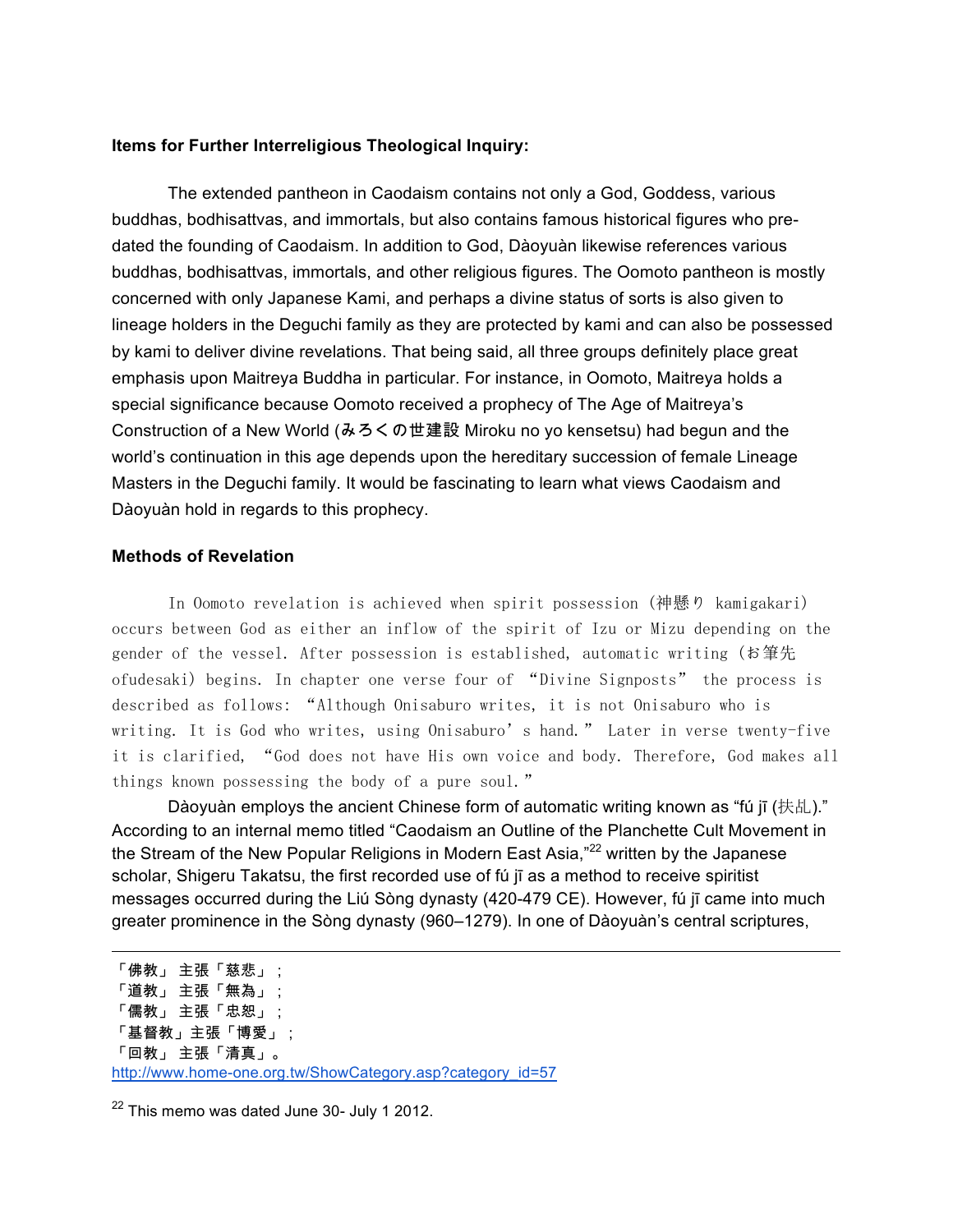"Spiritual Cultivation for Reforming One's Mind (革心之修養 géxīn zhī xiūyǎng)," God is recorded as stating rather specifically the purpose for using automatic writing:

""I am Dao and Dao is me. Out of all spirits and variety of beings, there are none whom in I am not found." Zhìshèng Xiāntiān Lǎozǔ further stated, "At present this era has been declared ended. The world will face a catastrophe. I cannot bear to see sentient beings submerged once more (in Saṃsāra). My spirit will descend to save the world by awakening the deluded masses. Through spirit possession and automatic writing (借乩 jiè jī), I have transmitted the Dao and established "Dàoyuàn" and "The Red Swastika Society" in order to allow spirits and humans to cooperate together to propagate Dao and generate compassion by "rectifying people's minds and saving the world from catastrophe." However, worldly people do not understand the truth and thereby it is not easy to implement (this plan). Hence the maximum effect has not yet been enabled. This is truly a pity!""<sup>23</sup>

In the Caodaist context, automatic writing (執筆 chấp bút) is also common and is defined as "To hold pencil for realization of a spiritistic séance."<sup>24</sup> In Caodaisim's "Collection of Divine Messages," automatic writing was explained in a divine message received on January 3rd 1926. The explanation appeared as follows:

"In the other form of spiritual contact known as automatic writing, or inspired writing, I will come to you and make your spirit unstable for a while. During that time, your spirit will be able to listen to Me. Your hand will obey and write. In this form of spiritual contact, I cooperate with you so that you can reach Universal Truths."

Concerning the mediums themselves, the divine message further outlined some standards:

"The mediums should be chosen for their advanced spirit so that the session will be fruitful. They should practice vegetarianism, and train themselves toward being completely balanced (as good as Saints, Immortals, and Buddhas) to be able to properly achieve the purpose of the session and transmit the teachings. They are considered My assistants in the propagation of the Way. Spiritual contact cannot be taken lightly. In the reception of vibrations from the spirit, each person has personal vibrations which may be influenced by their own emotions and personality and may interfere: subsequently these writings may not be correct. One should take caution in setting up sessions and in recognizing the authenticity of the writings. So, after each spiritism session, you have to wait for My approval before any implementation."

 $23$  Part of this quote from "Spiritual Cultivation for Reforming One's Mind" is given at the following address: http://www.home-one.org.tw/ShowGoods.asp?category\_id=66&parent\_id=57

Readers are prompted to consult page 107 of the scripture for the full context, however, I found the quote on page 106 of the edition I was able to track down. Since the quote is partially reproduced for public consumption, I have assumed that providing the surrounding passage is likely 'fair game.'

<sup>&</sup>lt;sup>24</sup> Nguyên, Đức. Dictionary of Caodaism. October 30, 2012. Accessed June 20, 2016. (Entries: "chấp bút") http://www.daotam.info/booksv/CaoDaiTuDien/index-CaoDaiTuDien.html.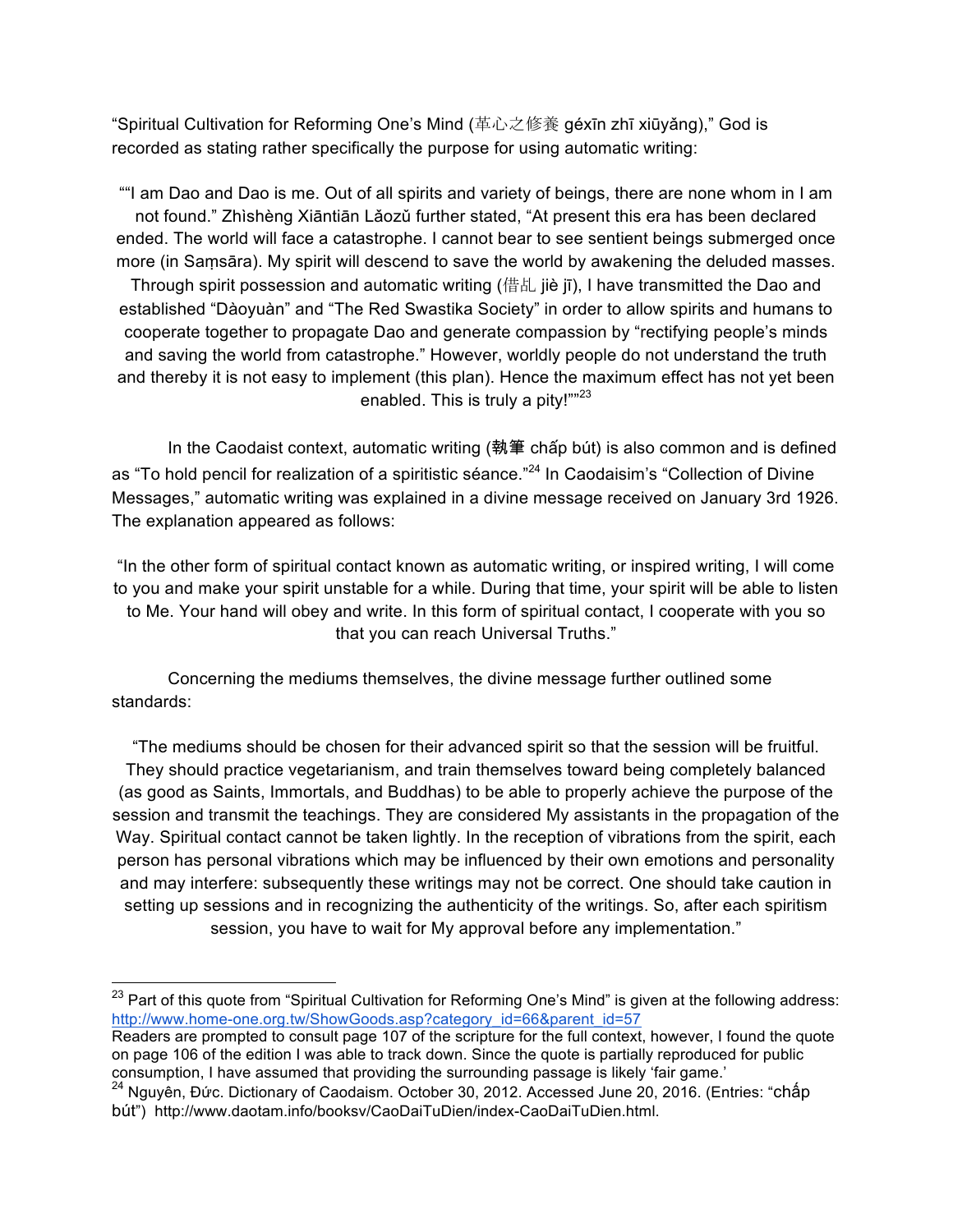#### **Items for Further Interreligious Theological Inquiry:**

Oomoto appears to only utilize possession and automatic writing to receive divine messages, and Dàoyuàn likewise utilizes traditional Chinese techniques to receive spiritist messages. Caodaism, on the other hand, in addition to traditional techniques also employs some methods from European Spiritism such as table-tipping/turning (xây bàn) and automatic writing through a billed/beaked-basket.<sup>25</sup>

Possession in Oomoto is quite specific in the sense that only Deguchi women can be possessed by God in His Izu aspect. Conversely, only Deguchi men (family through marriage) can be possessed by God(dess) in Her Mizu aspect. In Caodaism, this gender polarity or gender balancing is not a feature of revelations.

In Caodaism, vegetarianism is part of what enables mediums to gain proper purity before they receive divine messages. Though perhaps unrelated, Dàoyuàn, likewise seems to advocate for vegetarianism via the third precept from the "Ten Precepts for Practitioners of Spiritual Cultivation" wherein practitioners are guided to practice the "Ten Wholesome Acts." The eighth wholesome act is listed as "Refrain from the physical action of killing. Have pity upon other living beings (身 不殺生, 要愛惜物命). "<sup>26</sup> The rather pronounced Mahāyāna Buddhist language here is almost certainly a call for vegetarianism. Conversely, Oomoto does not place any special emphasis on vegetarianism.

#### **Morality**

Moral codes and prohibitions are numerous in Caodaism and differ according to priests and lay devotees. Most basic among this extensive collection of moral codes is the Five Prohibitions (五戒禁 Ngũ Giới Cấm) which appear to be a slightly modified version of the Five Precepts of Buddhism. In the Caodaist context, they appear as follows: "Do not Kill (不殺生 Bất sát sanh), Do Not Steal (不偷盜 Bất du đạo), Do Not Be Obscene (不邪淫 Bất tà dâm), Do Not Be Drunk (不酒肉 Bất tửu nhuc), and Do Not Sin By Words (不妄語 Bất vong ngữ)." These items are explained one by one through divine messages recorded in 1928 in Caodaism's "Collection of Divine Messages."

Dàoyuàn likewise has multiple sets of precepts, however, the most fundamental of these sets is the "Ten Precepts for Practitioners of Spiritual Cultivation (修人十誡 xiū rén shí jiè)" which consist mostly of items lifted directly from Buddhism and Confucianism. On Dàoyuàn's home-one.org website the precepts appear as follows with brief descriptions of each item:

"First: Refrain from Non-harmony in Relationships (誡不倫 jiè bù lún)

<sup>&</sup>lt;sup>25</sup> Nguyên, Đức. Dictionary of Caodaism. October 30, 2012. Accessed June 20, 2016. (Entries: "xây bàn" & "thủ cơ") http://www.daotam.info/booksv/CaoDaiTuDien/index-CaoDaiTuDien.html.

 $^{26}$  See the following section, "morality," for the complete version of these precepts.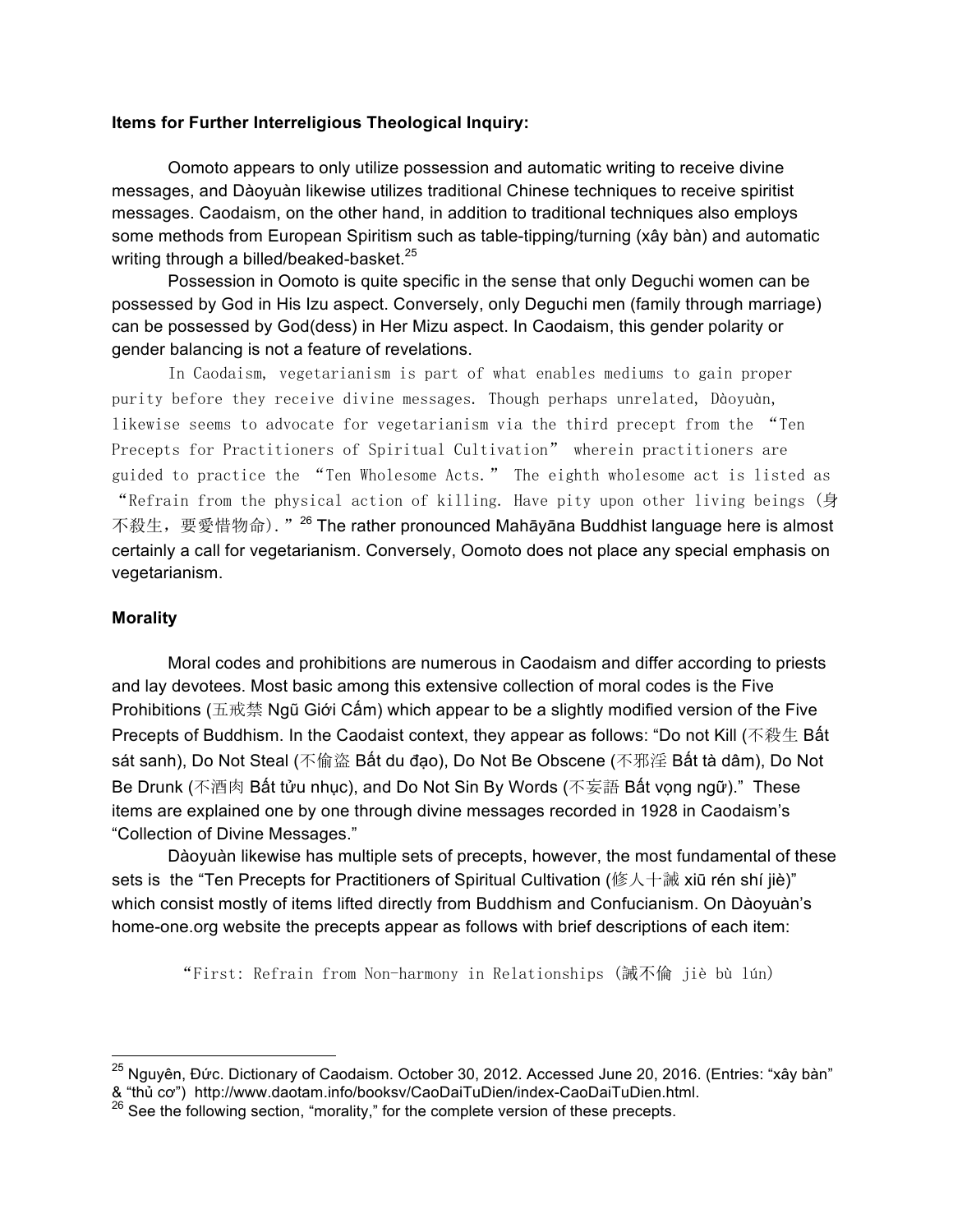Practice harmony in the five relationships (五倫 wǔ lún): there should be oughtness between rulers and ministers, intimacy between fathers and sons, distinction between husband and wife, order between senior and junior siblings, and trust between friends.

Second: Refrain from Non-Virtuous Acts (誡不德 jiè bù dé) Practice the eight virtues (八德 bā dé) by accomplishing filial piety, tranquility, sincerity,

trustworthiness, proper etiquette, oughtness, modesty, and integrity.

Third: Refrain from Unwholesome Acts (誡不善 jiè bú shàn) Practice the ten wholesome acts (十善 shí shàn)-

Refrain from lying. Be sincere.

Refrain from using flowery or ingratiating words. Base your speech upon reason. Refrain from harsh speech. Speak compassionately.

Refrain from being double-tongued. Speak skillfully and benefit others. Eliminate the greedy mind. Practice giving.

Eliminate the angry mind. Stabilize your mind and practice patience. Eliminate the ignorant mind. Act in accordance with propriety and do not act arrogantly. Refrain from the physical action of killing. Have pity upon other living beings. Refrain from physical action of stealing. Frequently engage in charity. Refrain from physical action of sexual misconduct. Preserve the purity of your own body.

Fourth: Refrain from Non-oughtness (誡不義 jiè bú yì)

Maintain oughtness and act as a sincere person. Serve the Dao and follow the rules and laws in society.

Fifth: Refrain from Non-compassion. (誡不慈 jiè bù cí)

One should love from the heart, have gratitude for things, and delight in practicing compassion towards all sentient beings. One should establish a great compassion to remove sentient beings from their suffering.

Sixth: Refrain from Concealing Goodness (誡隱善 jiè yǐn shàn)

When one practices goodness, one should neither conceal nor reveal it. When others practice goodness, praise them, make their efforts known to others, spread the news of their actions, and imitate what they have done.

Seventh: Refrain from Harming (誡殘害 jiè cán hài)

Guard against injuring or harming other people and beings. One absolutely must not commit violence, forge credentials, plot against others, or break heavenly principles.

Eighth: Refrain from Deceitfulness (誡詭秘 jiè guǐ mì)

Be sincere to heaven and humankind. One must not be overly secretive, unreliable, prone to lying, or engage in deceitful sophistry.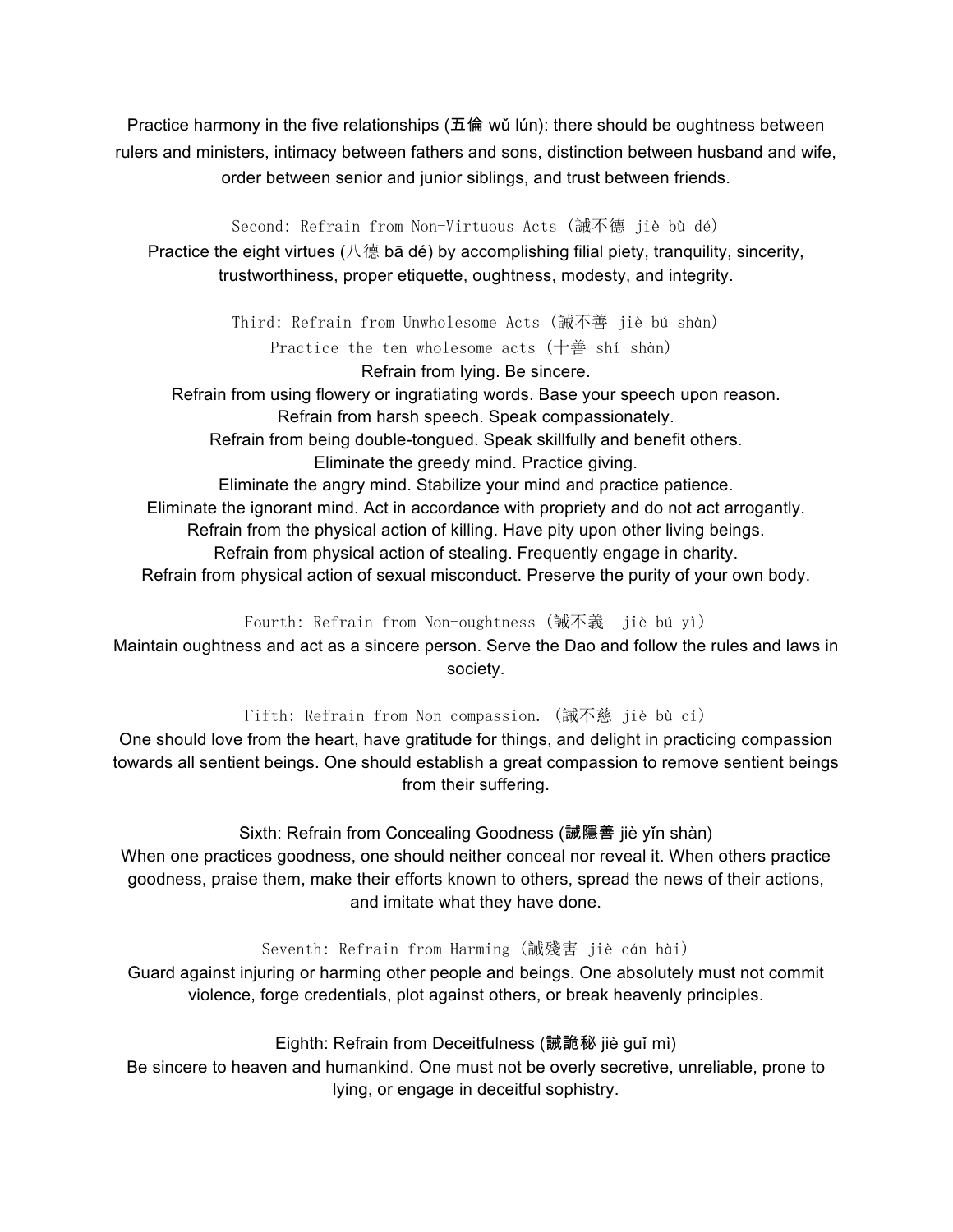Ninth: Refrain from Envy and Insult (誡嫉侮 jiè jí wǔ) Do not be jealous. Do not lie to others. One should praise the capable and advance towards true benevolence and beauty.

Tenth: Refrain from Neglectfulness (誡輕褻 jiè qīng xiè) One should refrain from frivolous speech, depravity, and strictly maintain moderation.One should achieve prudence, improve one's character, and optimize one's temperement."<sup>27</sup>

In Oomoto, morality is less prescriptive and more interpretive. Oomoto has eight items known as The Four Teachings (四大綱領 Shidai Kōryō) and The Four Principles (四大主義 Shidai Shugi). The Four Teachings are as follows: "Harmonious Alignment with Life and the Universe (祭-惟神の大道 Matsuri- Kan'nagara no Daidō), Revelation of Celestial Truth and its Lessons (教-天授の真理 Oshie- Tenju no Shinri), Innate Patterns of Behavior for Man and Society and the Cosmos (慣-天人道の常 Narawashi- Tenjindō no Tsune), and Instinctual Creative Drives (造-適宜の事務 Nariwai Tekigi no Jimu). The Four Principles are Purity: purification of mind and body (清潔主義 心身修祓の大道 Seiketsu Shugi: Shinshin Shūbatsu no Daidō), Optimism: believing in the goodness of the Divine Will (楽天主義 天地惟神の大道 Rakuten Shugi: Tenchi Kan'nagara no Daidō), Progressivism: way of social improvement (進展 主義 社会改善の大道 Shinten Shugi: Shakai Kaizen no Daidō), and Unification: the reconciliation of all dichotomies (統一主義 上下一致の大道 Tōitsu Shugi: Jōge Itchi no Daidō). $28$ 

# **Items for Further Interreligious Theological Inquiry:**

Caodaism and Dàoyuàn adopt codes of morality from Buddhism, Confucianism, and additionally create their own codes. Oomoto does not adopt any moral codes and presents original codes only. Caodaism and Dàoyuàn includes explicit prohibitions, whereas prohibitions in Oomoto may be implicit.

# **Views of One Another and the Value of Interreligious Activity**

The following table is meant to provide insight into the essence of how Caodaism, Oomoto, and Dàoyuàn view one another and also records the value of interreligious activity as understood in each religion:

 <sup>27</sup> "修人十誡." Accessed June 20, 2016.

http://www.home-one.org.tw/GoodsDescr.asp?category\_id=73&parent\_id=61&prod\_id=ZIE001 <sup>28</sup> "Teachings and Scriptures." Teachings and Scriptures. January 1, 2010. Accessed June 27, 2016. http://www.oomoto.or.jp/English/enDokt/dokt-en.html.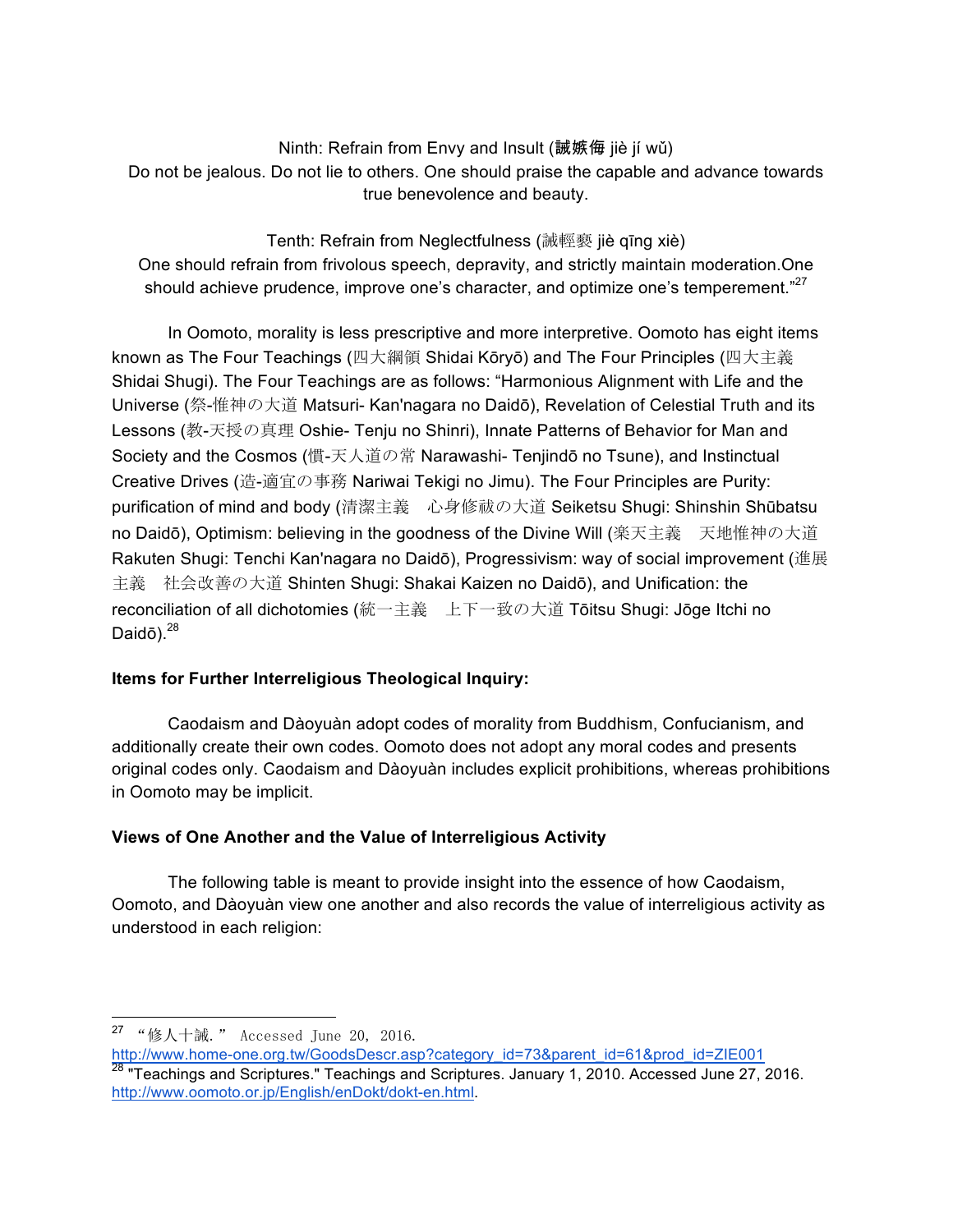| Dàoyuàn                                                                                                                                                                                                                                                                                                                                                                                                                                                                                                                                  | Oomoto                                                                                                                                                                                                                                                                                                                                                                                                                                                                                                                                                                         | Caodaism                                                                                                                                                                                                                                                                                                                                                       |
|------------------------------------------------------------------------------------------------------------------------------------------------------------------------------------------------------------------------------------------------------------------------------------------------------------------------------------------------------------------------------------------------------------------------------------------------------------------------------------------------------------------------------------------|--------------------------------------------------------------------------------------------------------------------------------------------------------------------------------------------------------------------------------------------------------------------------------------------------------------------------------------------------------------------------------------------------------------------------------------------------------------------------------------------------------------------------------------------------------------------------------|----------------------------------------------------------------------------------------------------------------------------------------------------------------------------------------------------------------------------------------------------------------------------------------------------------------------------------------------------------------|
| View of One Another                                                                                                                                                                                                                                                                                                                                                                                                                                                                                                                      |                                                                                                                                                                                                                                                                                                                                                                                                                                                                                                                                                                                |                                                                                                                                                                                                                                                                                                                                                                |
| "Oomoto and Caodaism are<br>both My utterly formless-<br>formlessness. They are the<br>profound-profundities of this<br>reality. What is different<br>(among Dàoyuàn, Oomoto,<br>and Caodaism) are the<br>causes and conditions<br>regarding the time period and<br>location (where they arose).<br>Now the globe has become a<br>unified village." A spiritist<br>message from Lăozŭ on<br>7/22/2013                                                                                                                                    | (Oomoto, Dàoyuàn, and<br>Caodaism share) faith in One<br>God, the Creator, the<br>Almighty.<br>God will make this world in<br>peace and justice:<br><b>Establishing the Heavenly</b><br>Kingdom on earth-Age of<br>Maitreya.<br>Faith that all religions spring<br>from the same source.<br>~ Oomoto Scholar,<br>Masamichi Tanaka                                                                                                                                                                                                                                              | All three religions emerged<br>through spiritism.<br>~ Caodaist Priest, Reverend<br>Canh Q. Tran                                                                                                                                                                                                                                                               |
| The Value of Interreligious Activity                                                                                                                                                                                                                                                                                                                                                                                                                                                                                                     |                                                                                                                                                                                                                                                                                                                                                                                                                                                                                                                                                                                |                                                                                                                                                                                                                                                                                                                                                                |
| Our Purpose<br>"The Five Teachings Return<br>to the Singular Dao. Through<br>edification, interreligious<br>conflict can be eliminated."<br>"Through uniting our spirits<br>and chanting scripture,<br>devastating cataclysms can<br>be dissolved back into<br>formlessness."<br>"Develop the spirit through<br>seated quiessence. Cultivate<br>your mind-nature."<br>"Combine interior and exterior<br>forms of cultivation, save<br>others and yourself, edify the<br>minds of others, and work<br>towards world peace." <sup>29</sup> | All Religions Spring from the<br>Same Root (万教同根 bankyō<br>dōkon)<br>There are many countries in<br>the world, but the God they<br>trust in is one. His name<br>differs from country to<br>country, but the Lord who<br>descended to save us --- call<br>Him Kami or Budda ---<br>Originally all are names for<br>Love and Compassion. We<br>live under the sun which<br>shines on us all, but our<br>worldly hearts keep us apart.<br>Religions have differed by<br>time, place, or situation, I<br>speak of the religion of ages."<br>$\sim$ Onisaburo Deguchi <sup>30</sup> | "Cao Dai philosophy is "All<br>religions are one." There is<br>only One God, venerated<br>under different names, so<br>indirectly we are all brothers<br>and sisters. Cao Dai spreads<br>Unity, Harmony, Peace. A<br>Cao Dai disciple accepts all<br>religions, no discrimination<br>whatsoever."<br>~ Caodaist Priest, Reverend<br>Canh Q. Tran <sup>31</sup> |

 $\overline{a^2^{29}}$  "(2)宗旨" Accessed June 27, 2016. http://www.home-one.org.tw/ShowGoods.asp?category\_id=66&parent\_id=57

 $^{30}$  Kerr, Alex, ed. Bankyo Dokon- Seventy Years of Inter-Religious Activity at Oomoto. Kameoka-shi, Kyoto-fu: (Oomoto Foundation, 1997,) 4.

<sup>&</sup>lt;sup>31</sup> Cao Dai- A Collection of Various Papers from 1970 Thru 2011. California: (Caodai Overseas Missionary, 2012,) 111.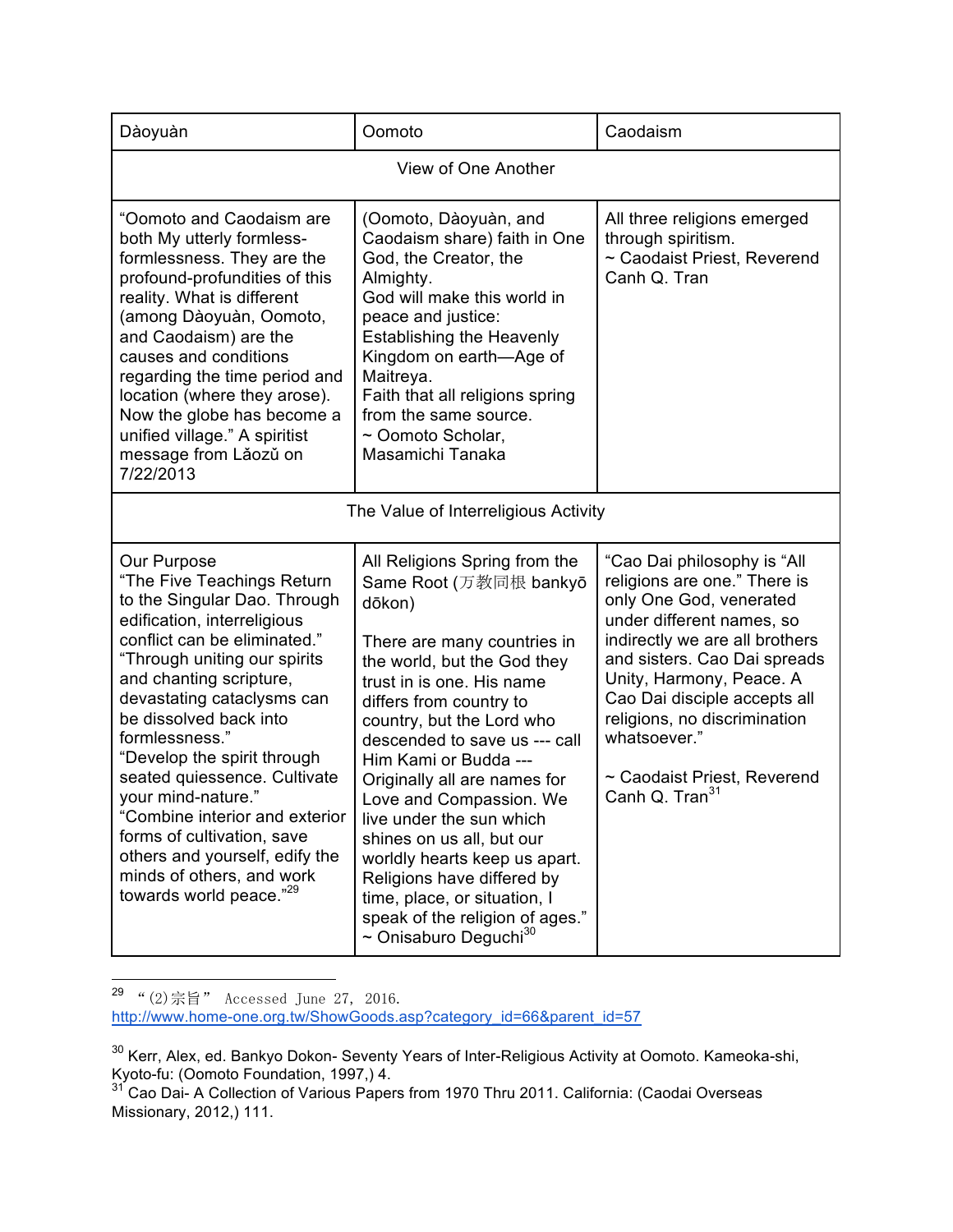#### **Conclusion**

Caodaism, Dàoyuàn, and Oomoto contain many common features, and their shared claim of similarity holds up quite well even under critical analysis. Caodaism and Oomoto have fairly comparable beliefs regarding God manifesting both male and female attributes but ultimately transcending both in a unified wholeness. Likewise, all three religions practiced similar methods of automatic writing to receive divine messages.

Strikingly different, but perhaps not irreconcilable, is Caodaism and Dàoyuàn's prescriptive codes of morality juxtaposed against Oomoto's moral ideals which do not contain explicit prohibitions. Likewise unique is Oomoto's gender dynamics which were previously explored as it related to God, Goddess, and possession. In other ways also, Oomoto's concept of gender challenges certain Caodaist conventions. In Caodaism, neither of the two highest positions, Cardinal (掌法 Chưởng Pháp) and Pope (教宗 Giáo Tông), can be occupied by women. The reasoning for this is that it would create a system of Yin dominating Yang which would lead to apocalyptic consequences. The divine message conveying this theological glass ceiling stated, "If a day came when the YANG disappeared and the YIN reigned, the universe would fall into decay and be destroyed!"<sup>32</sup> Curiously enough, Oomoto's hierarchy seems to be precisely such a case of Yang playing a subservient role to Yin as males who marry into the Deguchi family can only act as Assistant Lineage Masters (教主補 Kyōshu Ho) whereas the women act as Lineage Masters (教主 Kyōshu). In Oomoto, rather than this arrangement causing the universe to fall into decay, the hereditary matriarchal lineage of Deguchi women are needed to sustain the universe in the present age.

 $32$  L, Emma. "The Spiritual Week Interviews Hum Bui." The Spiritual Week Interviews Hum Bui. January 1, 2011. Accessed June 27, 2016. http://www.daotam.info/booksv/Interview-HumBui/interview-hb.htm.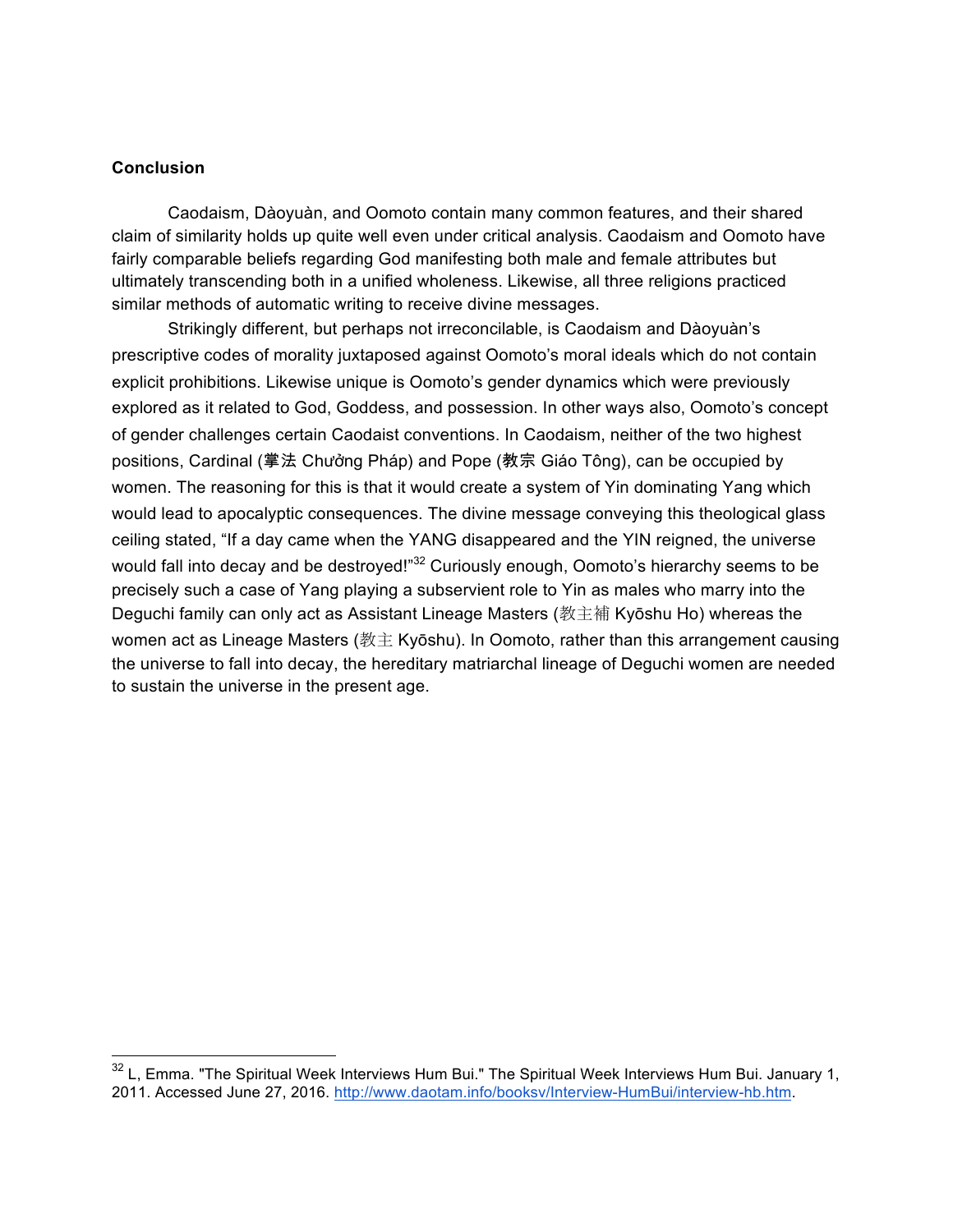Sources Cited:

"Bankyo Dokon: Seventy Years of Inter-Religious Activity at Oomoto." Bankyo Dokon. January 1, 1997. Accessed November 29, 2014. http://www.oomoto.jp/enDokon/main.html.

Brother Hum Dac Bui and Sister Hong Dang Bui. "Collection of Divine Messages, Volume 1." Collection of Divine Messages, Volume 1. January 1, 2002. Accessed November 29, 2014. http://www.daotam.info/tnht1e.htm.

Brother Hum Dac Bui and Sister Hong Dang Bui. "Collection of Selected Holy Messages, Volume 2." Collection of Selected Holy Messages , Volume 2. Accessed November 29, 2014. http://www.daotam.info/booksv/tnht-e2/tnht-e2.htm

Brown, Rajeswary Ampalavanar, Justin Pierce, and Oliver Walton. *Charities in the Non-Western World: The Development and Regulation of Indigenous and Islamic Charities*. New York: Routledge, 2013.

*Cao Dai- A Collection of Various Papers from 1970 Thru 2011*. California: Caodai Overseas Missionary, 2012.

Fjelstad, Karen and Nguyễn Thị Hiền. Spirits without Borders: Vietnamese Spirit Mediums in a Transnational Age Palgrave MacMillan, June, 2011. 137-168.

Goossaert, Vincent, and David A. Palmer. *The Religious Question in Modern China*. Chicago: University of Chicago Press, 2011.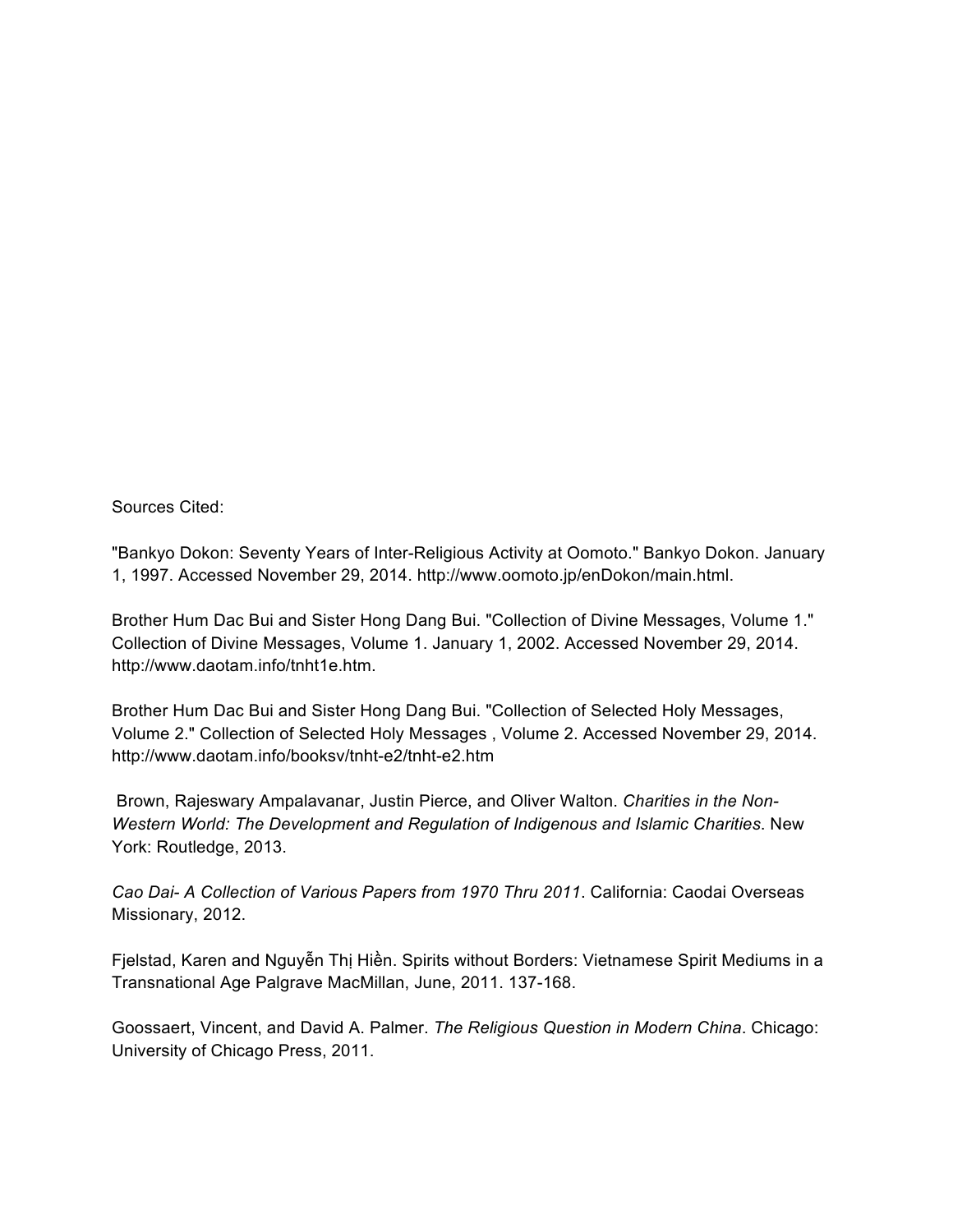Hồng, Đặng Bùi, and Đắc Bùi Hùm. Guide to Caodai Spiritual Celebrations. Chan Tam Publisher, 2006.

Hoskins, Janet and Deepak Shimkada. "From Kuan Yin to Joan of Arc: Female Divinities in the Caodai Pantheon." In The Constant and Changing Faces of the Goddess in Asia, 80-99. Cambridge: Cambridge Scholars Press, 2008.

Kerr, Alex, ed. *Bankyo Dokon- Seventy Years of Inter-Religious Activity at Oomoto*. Kameokashi, Kyoto-fu: Oomoto Foundation, 1997.

Lam, Andrew. "Cao Dai Integrates World Religion, Expands to California." News America Media. September 6, 2009. Accessed November 28, 2014.

L, Emma. "The Spiritual Week Interviews Hum Bui." The Spiritual Week Interviews Hum Bui. January 1, 2011. Accessed December 2, 2014. http://www.daotam.info/booksv/Interview-HumBui/interview-hb.htm.

Matsue, Regina Yoshie. Religious Activities among the Brazilian Diaspora in Japan : The Cases of the Catholic Church, Sekai Kyuseikyo and Soka Gakkai. University of Tsukuba (student thesis), 2007.

Nguyên, Ðức. Dictionary of Caodaism. October 30, 2012. Accessed November 28, 2014. http://www.daotam.info/booksv/CaoDaiTuDien/index-CaoDaiTuDien.html.

Ninh, Thien-Huong T. "The Caodai Mother Goddess in a Globalizing World: Mediation Between Religious Universalism and Homeland Orientation among Vietnamese Caodaists in the United States." Asian Anthropology 12, no. 1 (2013).

Onisaburō, Deguchi and Charles Rowe. "Divine Signposts- The Birth of Oomoto." Divine Signposts. January 1, 1985. Accessed November 29, 2014. http://www.oomoto.jp/enSignpost/.

Onisaburō, Deguchi and Charles Rowe. "The International Edition of Divine Signposts." Divine Signposts. January 1, 1985. Accessed November 29, 2014. http://www.oomoto.jp/enSignpost/.

"Teachings and Scriptures." Teachings and Scriptures. January 1, 2010. Accessed December 1, 2014. http://www.oomoto.or.jp/English/enDokt/dokt-en.html.

T. Em. "Visit to Oomoto Religion in Japan by Caodai Sacredotal Council." June 8, 2013. Accessed November 30, 2014. http://caodai.com.vn/en/news-detail/visit-to-oomoto-religion-injapan-by-caodai-sacerdotal-council.html.

Tanaka, Masamichi. "History of Exchange between Caodai and Oomoto." February 15, 2015. Accessed June 29, 2016. http://caodai.com.vn/en/news-detail/visit-to-oomoto-religion-in-japanby-caodai-sacerdotal-council.html